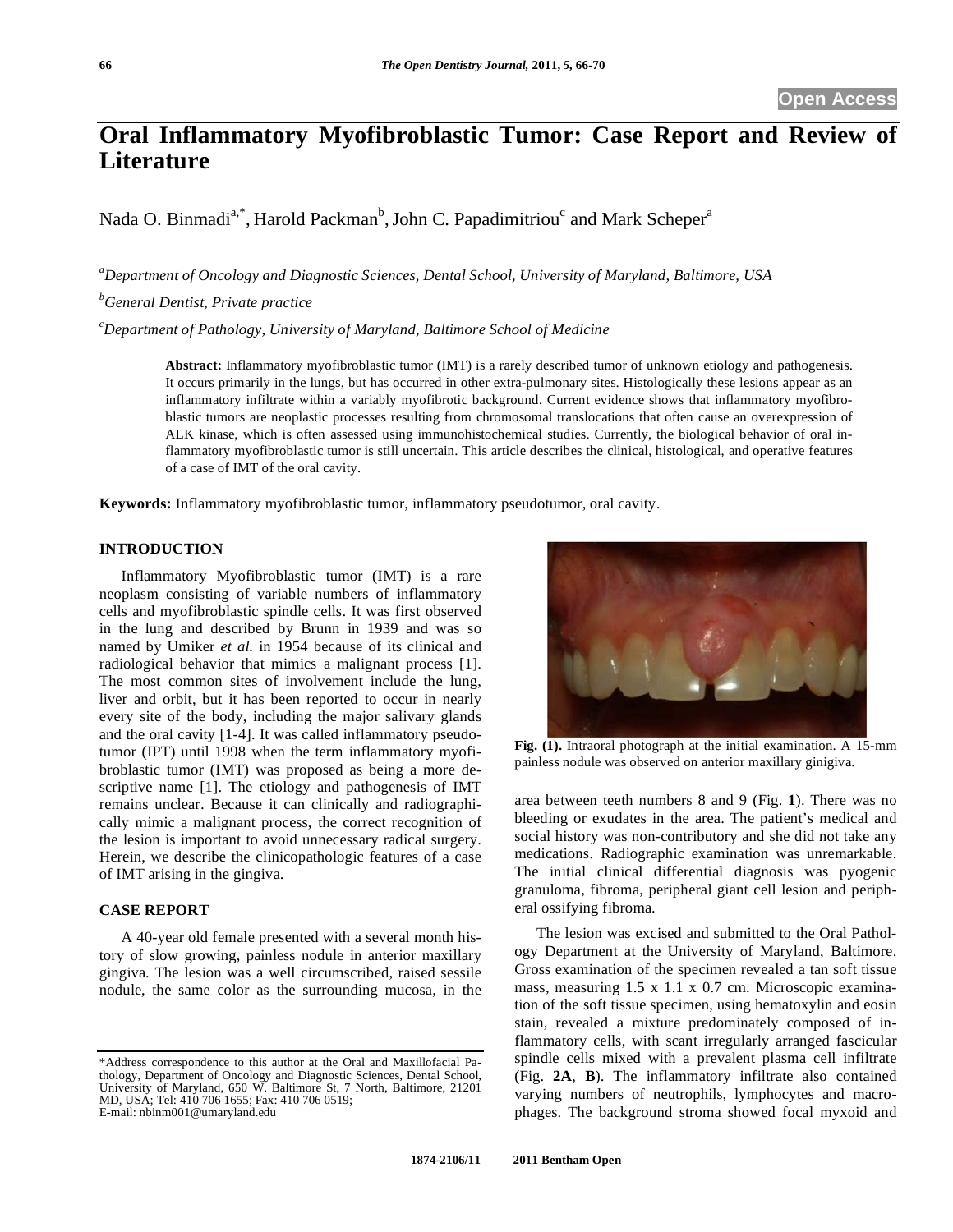

Fig. (2). A,B) Low and high power views of the lesion, showing a proliferation spindle cells admixed with numerous chronic inflammatory cells (neutrophils, lymphocytes, macrophages and plasma cells) in a fibrous and myxoid background (hematoxylin and eosin, original magnification X4 and X20). **C)** Low power view of the immunohistochemical expression for smooth muscle actin showing positive spindle cells (original magnification X10). **D)** Immunohistochemical expression of ALK was positive (original magnification X10). **E)** Immunohistochemical expression of CD-68 showing positivity of histocytes (original magnification X10).

sclerotic foci. Nuclear atypia was not seen. Immunohistochemical analysis was positive for the expression of muscle specific actin (Fig. **2C**), anaplastic lymphoma kinase-1 (ALK-1) (Fig. **2D**), and CD-68 (Fig. **2E**).

A final diagnosis of IMT was made. There was no evidence of recurrence after four months of follow-up (Fig. **3**).



**Fig. (3).** Postoperative follow up after four months showing complete healing of the gingiva and no signs of recurrence. Note closure of diastema with veneer.

### **DISCUSSION**

IMT is a tumor lesion consisting of variable numbers of inflammatory cells and myofibroblastic spindle cells [1]. This lesion is rare outside the lung, liver and orbit, with only 22 cases reported in the literature. Liston *et al.* in 1981 was the first to report IMTs of oral cavity in three children [2]. IMT has been described by various names including inflammatory pseudotumor (IPT), plasma cell granuloma, benign myofibroblastoma, inflammatory fibrosarcoma, histocytoma, xanthomatous granuloma, and spindle cell pseudotumor, describing its heterogeneous nature [2, 3]. Additionally, several histopathologic variants were described by Somersen in 1978 including; xanthogranuloma, plasma cell (plasma cell granuloma), and the sclerosing granulomatous types [5].

The pathogenesis of IMT remains unknown and controversial and recent evidence shows that IMTs may have a different etiology and clinicopathologic features from IPTs in the central nervous system, spleen and lymph nodes [6, 7]. In intraoral lesions, Brooks *et al.* distinguished the term IMT, which is a neoplastic process from IPT, which is reactive and reparative process [8]. However, hypotheses suggest that the lesion maybe infectious, autoimmune, syndromic or traumatic in origin. Reports suggest that this tumor in the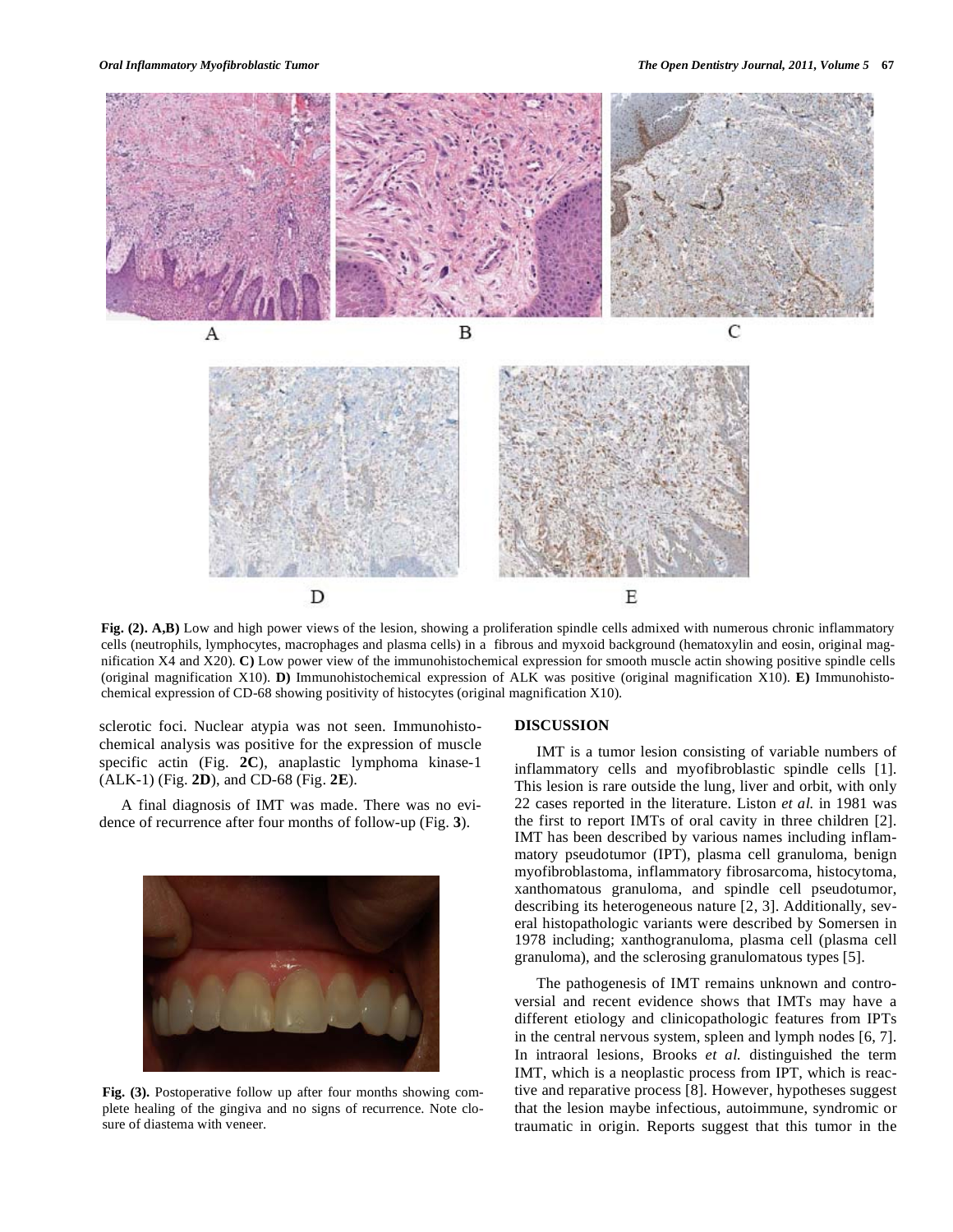| <b>Author</b>                      | Age<br>(Years)           | Gender                   | <b>Location</b>                        | Size in cm               | <b>Duration</b>          | Follow-up   |
|------------------------------------|--------------------------|--------------------------|----------------------------------------|--------------------------|--------------------------|-------------|
| Liston et al., 1981 [5]            | $\overline{4}$           | F                        | Buccal mucosa                          | 4x5                      | 2 wks                    | 6m; NED     |
|                                    | $\mathfrak{2}$           | F                        | <b>Buccal mucosa</b>                   | 3x5                      | 4days                    | 10m; NED    |
|                                    | 6                        | М                        | Buccal mucosa                          | 4x5                      | 1 day                    | NA          |
| Earl et al., 1993 [14]             | 44                       | M                        | Buccal mucosa                          | $\overline{\phantom{a}}$ | $\overline{\phantom{a}}$ | 2yrs; NED   |
| Ramachandra et al., 1995<br>$[15]$ | 77                       | F                        | <b>Buccal mucosa</b>                   | 1.5                      | 5m                       | 28yrs; NED  |
| Shek et al., 1995 [2]              | 20                       | M                        | Right cheek                            | 2.0 <sub>d</sub>         | 1 month                  | 13m; NED    |
|                                    | 36                       | F                        | Left maxilla                           | NA.                      | 1 year                   | 13m; NED    |
| Ide et al., 1998 [4]               | 68                       | F                        | Buccal mucosa                          | 0.5x0.6                  | Few years                | NA.         |
| Ide et al., 2000 [16]              | 43                       | F                        | Retromolar area                        | 1.0x2.3                  | 1 <sub>m</sub>           | 1yr; NED    |
| Cable et al., 2000 [17]            | 29                       | F                        | <b>Hard Palate</b>                     | 1.8x1.8                  | 8wks                     | NA          |
| Ide et al., 2000 [18]              | 27                       | М                        | Tongue                                 | 1.7                      | 4m                       | <b>NA</b>   |
| Pankaj et al., 2001 [19]           | $\overline{\phantom{a}}$ | $\overline{\phantom{a}}$ | Tongue                                 | $\overline{\phantom{a}}$ | $\overline{\phantom{a}}$ | NA          |
| Jordan et al., 2003 [20]           | 23                       | М                        | Mandible                               | 1.0                      | 1 <sub>m</sub>           | NA          |
| Fang et al., 2004 [21]             | 23                       | М                        | Retromolar area and<br>masseter muscle | 2.5x4x5                  | 1 <sub>m</sub>           | 6m; NED     |
| Brooks et al., 2004 [8]            | 82                       | F                        | Mandible                               | 5.0x5.0                  | 2 months                 | 18m; NED    |
| Poh et al., 2004 [22]              | 42                       | $\mathbf F$              | Mandible                               | 3.0(diameter)            | $\overline{\phantom{a}}$ | 6m; NED     |
| Johann et al., 2008 [23]           | 33                       | М                        | Mandible                               | 3x2x2                    | $\overline{\phantom{a}}$ | 28m; NED    |
| Oh et al., 2008 [24]               | 20                       | F                        | Mandible                               | $\overline{\phantom{a}}$ | 3-4months                | $22m$ ; NED |
| Xavier et al., 2009 [25]           | 23                       | F                        | Floor of mouth                         | 3.0(diameter)            | 3 wks                    | 2yrs; NED   |
| Eley et al., 2010 [26]             | 29                       | М                        | Maxilla                                | 5.0 (diameter)           | 1 month                  | 6 yrs, NED  |
| Satomi et al., 2010 [27]           | 14                       | F                        | Gingiva                                | $3 \times 2$             | 3 months                 | 10 yrs; NED |
| <b>Present Case</b>                | 40                       | F                        | Gingiva                                | 1.5x1.2                  | $\blacksquare$           | $4m$ ; NED  |

NA, not available; NED, no evidence of disease.

liver maybe associated with inflammatory bowel disease, Papillon-Lefevre syndrome, severe congenital neutropenia (Kostmann's disease), or leukemia [1, 8-11]. HIV infection has also been associated with this neoplasm in various organs [8, 12]. Interestingly, evidence for a role of Epstein-Barr viruses has been noted in some cases of IMT in liver, spleen and lymph nodes, but the role of human herpesvirus-8 (HHV8) is not clearly associated [6, 8, 13]. Other organisms found in association with tumor include actinomycetes found in hepatic pseudotumors; or nocardiae and mycoplasma in pulmonary pseudotumors [1].

The terms "inflammatory pseudotumor" and "inflammatory myofibroblastic tumor" were used synonymously in most publications, thus we reviewed all 22 cases diagnosed in the English literature as IPT or IMT including our case (Based on criteria followed by Brooks *et al*. 2004) Table **1** [2, 4, 5, 8, 14-27]. The most common intraoral site observed was the buccal mucosa, with lesions occurring over a wide age range 2 to 82 years with a mean of 32 years and showing a 1.6:1 female predilection. The lesion typically presents as a firm, indurated swelling and does not produce significant systemic symptoms, unlike its counterpart in visceral organs [2, 3]. Intrabony presentation of IMT is rare. Only three cases have been reported [22, 24, 26]. Brooks *et al.* described a resorptive effect of soft tissue IMT on the underling alveolar bone of edentulous mandible [8]. A CT scan or magnetic resonance imaging was done in previous reports which characterized lesions with ill-defined infiltrative or erosive bony margins [1, 2, 24].

Histologically, IMT of the oral cavity presents with a variable admixture of fascicles of myofibroblastic spindle cells mixed with acute and chronic inflammatory cells [2]. Atypical mitoses are rare. The stroma is often myxoid or collagenous with prominent vasculature. The histologic differential diagnosis of IMT is extensive, and includes benign and malignant spindle cell tumors such as nodular fasciitis, solitary fibrous tumor, benign fibrous histocytoma, calcify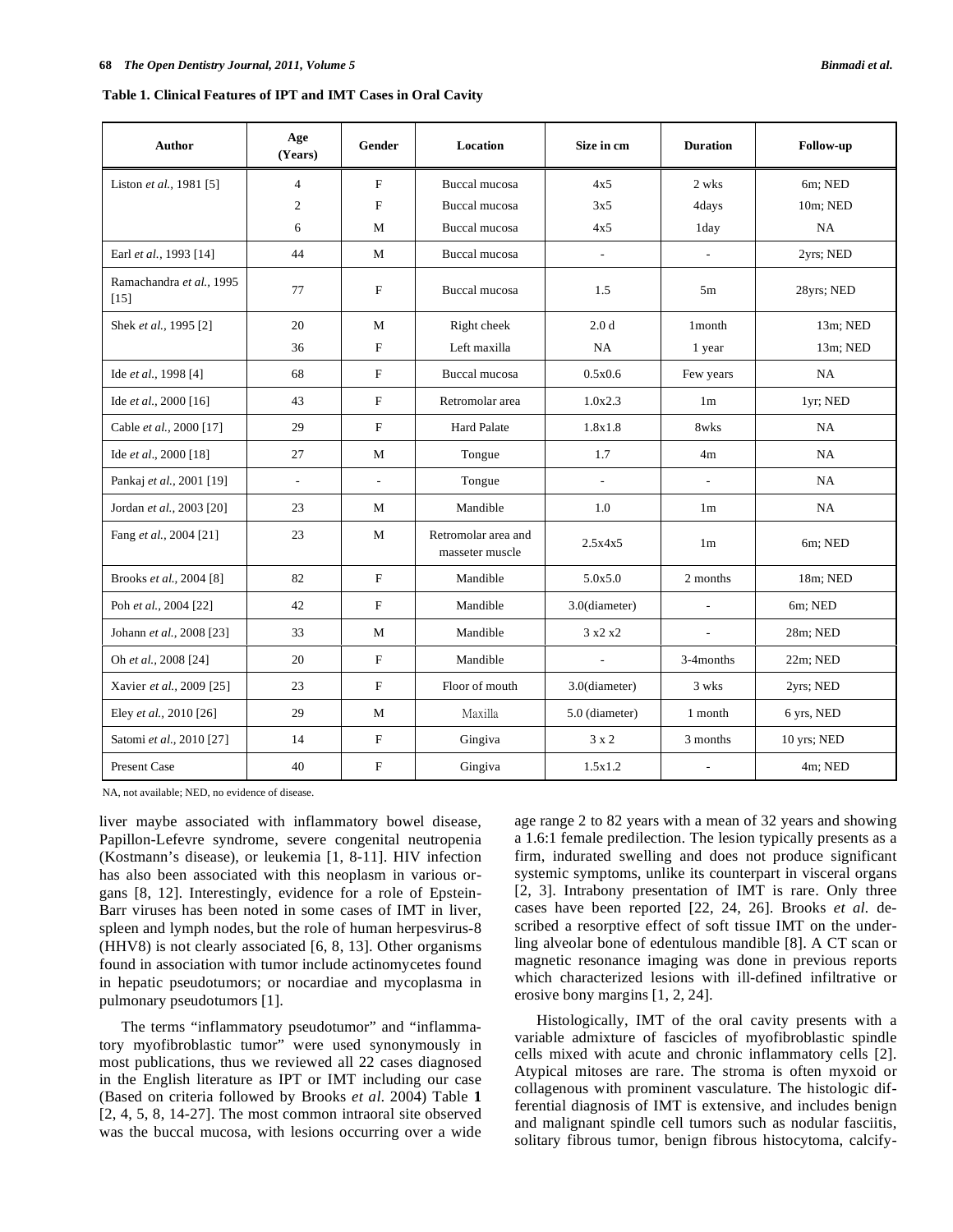ing fibrous tumor, myofibroma, fibrosarcoma, follicular dendritic cell tumor, and leiomyosarcoma. Histologically, IMTs contain a much more prominent inflammatory infiltrate than nodular fasciitis [13]. Additionally, they lack the "c" shaped fascicles, and mucin-rich stroma which is responsible for the characteristic "tissue culture-like or feathery" appearance in nodular fasciitis [28]. Solitary fibrous tumor was excluded due to the lack of hemangiopericytoma-like areas and strong CD34 immunoreactivity [29]. The diagnosis of benign fibrous histocytoma was not favored because of the lack of characteristic storiform pattern [30]. Calcifying fibrous tumor, a rare benign neoplasm, is uniformly hypocellular and contains scattered dystrophic calcifications [13]. The diagnosis of myofibroma was excluded due to the lack of biphasic growth pattern with hemangiopericytoma-like blood vessels [31].

Fibrosarcoma was excluded due to the lack of malignant features, collagenous areas and herringbone pattern that characterize it. Additionally, it typically lacks a significant inflammatory infiltrate [31, 32]. Follicular dendritic cell tumor is differentiated from IMT by its characteristic distribution of inflammatory infiltrate admixed with dendritic spindle cells. It is easily distinguished by immunohistochemical staining for CD21, CD23 and/or CD35 [2, 8, 33]. If there was a predominant lymphocytic and/or plasmacytic component, a plasma cell neoplasm (plasmacytoma and multiple myeloma) or lymphoma should be excluded. Mucosaassociated lymphoid tissue–type lymphoma (MALT) may show prominent plasma cell differentiation and should be added to the list of histologic different diagnoses for IMT of salivary glands. No epimyoepithelial islands should be detected, even by immunostaining for cytokeratin, in IMT [1, 34].

In our case, the immunohistochemical analysis revealed that the spindle cells were positive for muscle specific actin, ALK, and histocytes were positive for CD-68. According to the histological and immunohistochemical features of the lesion, a final diagnosis IMT was made.

IMT has shown clonal gene rearrangements of the short arm of chromosome 2, some of which result in an ALK gene rearrangements; such rearrangements are uncommon in adults over 40 years of age with IMT [3, 8, 13]. Lawrence et al. subsequently identified two distinct balanced chromosomal translocations involving the ALK kinase gene. One at chromosome 2p23 and other involving either the tropomyosin 3 gene (TPM3) at chromosomal locus lq21 or the tropomyosin 4 gene (TPM4) at chromosomal locus 19p13.1, resulting in  $t(1;2)$  (q21;p23) and  $t(2;19)$  (p23;p13.1) translocations, respectively [35]. Other fusion partners of ALK that have been documented in IMT include: cysteinyl-tRNA synthetase (CARS), clathrin heavy chain (CLTC), ran-binding protein 2 (RAN-BP2), 5-aminoimidazole-4-carboxamide ribonucleotide formyltransferase/IMP cyclohydrolase (ATIC), and SEC31 homolog A (S. cerevisiae) (SEC31L1) [36]. CARS gene has been shown to fuse to ALK with a t(2;11;2)(p23;p15;q31) [37]. Fusion of ALK with CTLC gene localized to 17q23 was detected in two cases of IMT, while ALK-ATIC chimeric fusion was detected in an IMT of urinary bladder [38, 39]. An intra-abdominal IMT with a novel ALK fusion that involved the RANBP2 gene at 2q13

and SEC31L1, lead to a novel SEC31L1/ALK fusion gene, with a translocation  $t(2,4)(p23;q21)$  have been reported [40, 41 ]. Frequently, these cytogenetic abnormalities (approximately 50% of IMTs) result in the overexpression of the ALK protein kinase often determined by immunohistochemistry, and aiding in the diagnosis of IMT. Most other myofibroblastic and fibroblastic tumors are negative for ALK [6, 13]. Other features, such as the presence of ganglion-like cells, atypia, p53 expression and aneuploidy may identify patients with IMT and those at high malignant risk [3].

IMTs are tumors with unpredictable clinical behavior, requiring complete surgical excision and continuous monitoring of clinical consequences [1]. Medical management, including corticosteroids are not effective in head and neck lesions, while considered in the management of orbital IMT [1, 3]. There is no evidence of recurrence, malignant transformation, metastasis or death reported with oral IMTs [2]. According to the World Health Organization IMTs are classified as tumors of intermediate biological potential due to a tendency of local recurrence and small risk of distance metastasis [13]. IMT in the oral cavity may be confused with other malignant tumors on clinical, radiographic, and histologic appearance. Therefore, it is important to recognize the distinction among them in order to provide better guidelines for treatment and outcome.

## **REFERENCES**

- [1] Narla LD, Newman B, Spottswood SS, Narla, S, Koll, IR. Inflammatory pseudotumor. Radiographics 2003; 23: 719-29.
- [2] Shek AW, Wu PC, Samman N. Inflammatory pseudotumour of the mouth and maxilla. J Clin Pathol 1996; 49: 164-7.
- [3] Van Weert S, Manni JJ, Driessen A. Inflammatory myofibroblastic tumor of the parotid gland: case report and review of the literature. Acta Otolaryngol 2005; 125: 433-7.
- [4] Ide F, Shimoyama T, Horie N. Intravenous myofibroblastic pseudotumour of the buccal mucosa. Oral Oncol 1998; 34: 232-5.
- [5] Liston SL, Dehner LP, Jarvis CW, *et al*. Inflammatory pseudotumors in the buccal tissues of children. Oral Surg Oral Med Oral Pathol 1981; 51: 287-91.
- [6] Kutok JL, Pinkus GS, Dorfman DM, *et al*. Inflammatory pseudotumor of lymph node and spleen: an entity biologically distinct from inflammatory myofibroblastic tumor. Hum Pathol 2001; 32: 1382-7.
- [7] Swain RS, Tihan T, Horvai AE, *et al*. Inflammatory myofibroblastic tumor of the central nervous system and its relationship to inflammatory pseudotumor. Hum Pathol 2008; 39: 410-9.
- [8] Brooks JK, Nikitakis NG, Frankel BF, *et al*. Oral inflammatory myofibroblastic tumor demonstrating ALK, p53, MDM2, CDK4, pRb, and Ki-67 immunoreactivity in an elderly patient. Oral Surg Oral Med Oral Pathol Oral Radiol Endod 2005; 99: 716-26.
- [9] Tajima K, Kosugi S, Fuyama S, *et al*. Multiple inflammatory pseudotumors of the liver associated with acute myeloblastic leukemia. Intern Med 1998; 37: 542-5.
- [10] Hsiao CC, Chen CL, Eng HL. Inflammatory pseudotumor of the liver in Kostmann's disease. Pediatr Surg Int 1999; 15: 266-9.
- [11] Czauderna P, Sznurkowska K, Korzon M, *et al*. Association of inflammatory pseudotumor of the liver and Papillon-Lefevre syndrome-case report. Eur J Pediatr Surg 1999; 9: 343-6.
- [12] Braun B, Cazorla A, Rivas C, *et al*. Inflammatory pseudotumor of the spleen in a patient with human immunodeficiency virus infection: a case report and review of the literature. Ann Hematol 2003; 82: 511-4.
- [13] Gleason BC, Hornick JL. Inflammatory myofibroblastic tumours: where are we now? J Clin Pathol 2008; 61: 428-37.
- [14] Earl PD, Lowry JC, Sloan P. Intraoral inflammatory pseudotumor. Oral Surg Oral Med Oral Pathol 1993; 76: 279-83.